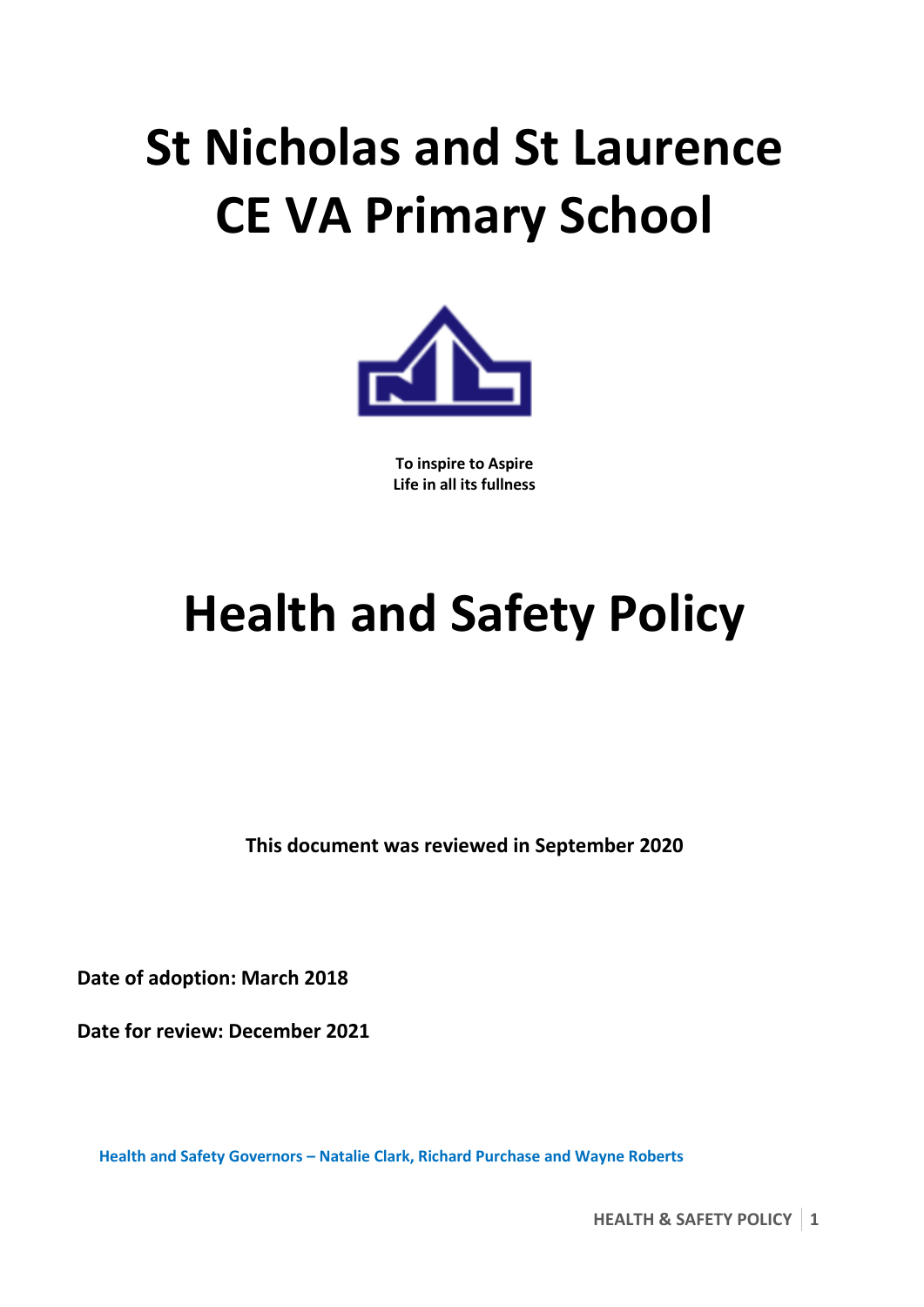# **Statement of Intent**

**St Nicholas and St Laurence VA Primary School** recognise its legal and moral responsibilities to persons who may be adversely affected by school activities.

# **The Law**

Health and safety in schools is governed by legislation and associated regulations, which are enforced by the Health and Safety Executive (HSE).

In **community schools, community special schools and voluntary controlled schools** statutory health and safety responsibilities fall on the LA (as the employer) and on the Headteacher and other school staff (as employees).

As the management body, **the Governing body** must ensure that school staff and premises comply with the LA's health and safety policies and practices (e.g. reporting accidents, first aid provision), and:

- Develop and regularly update a health and safety policy and advise employees of it;
- Have a critical incident/emergency contingency plan;
- Ensure, **so far as reasonably practicable,** the health, safety, and wellbeing of teachers and other education staff; the health and safety of pupils in school and on off-site visits; and the health and safety of visitors to the school including volunteers involved in any school activity and contractors working on the school site;
- Assess the risk of all activities, both in school and off-site; introduce measures to manage the risks, and instruct employees about the risks and the measures to control them;
- Ensure that staff are competent and trained in their responsibilities (including written records of training); and are actively involved in health and safety;
- Take reasonable steps to make sure that the buildings, equipment and materials are safe and do not put the health of users and visitors at risk.

In practice, the governing body may delegate specific health and safety tasks to others at the school.

The Governing body, and the headteacher, must comply with any direction given to them by the LA concerning health and safety of persons on the school's premises or taking part in any school activities elsewhere.

In **Foundation schools and voluntary aided schools** statutory health and safety responsibilities fall on the governing body (as the employer) and on the headteacher and staff (as employees).

The governing body, as the employer, has a duty (as required by The Management of Health and Safety at Work Regulations, 1999) to ensure all the above is in place and adhered to.

In practice, the governing body may delegate specific health and safety tasks to others at the school. **However, the governing body retains the ultimate responsibility no matter who carries out the tasks.**

# **Responsibilities**

It is recognised that individuals and groups of individuals have responsibilities for the health, safety and wellbeing in the school. The individuals and groups identified below are expected to have read and understood the school's policies and procedures for ensuring health, safety and wellbeing and to conduct their duties in accordance with them.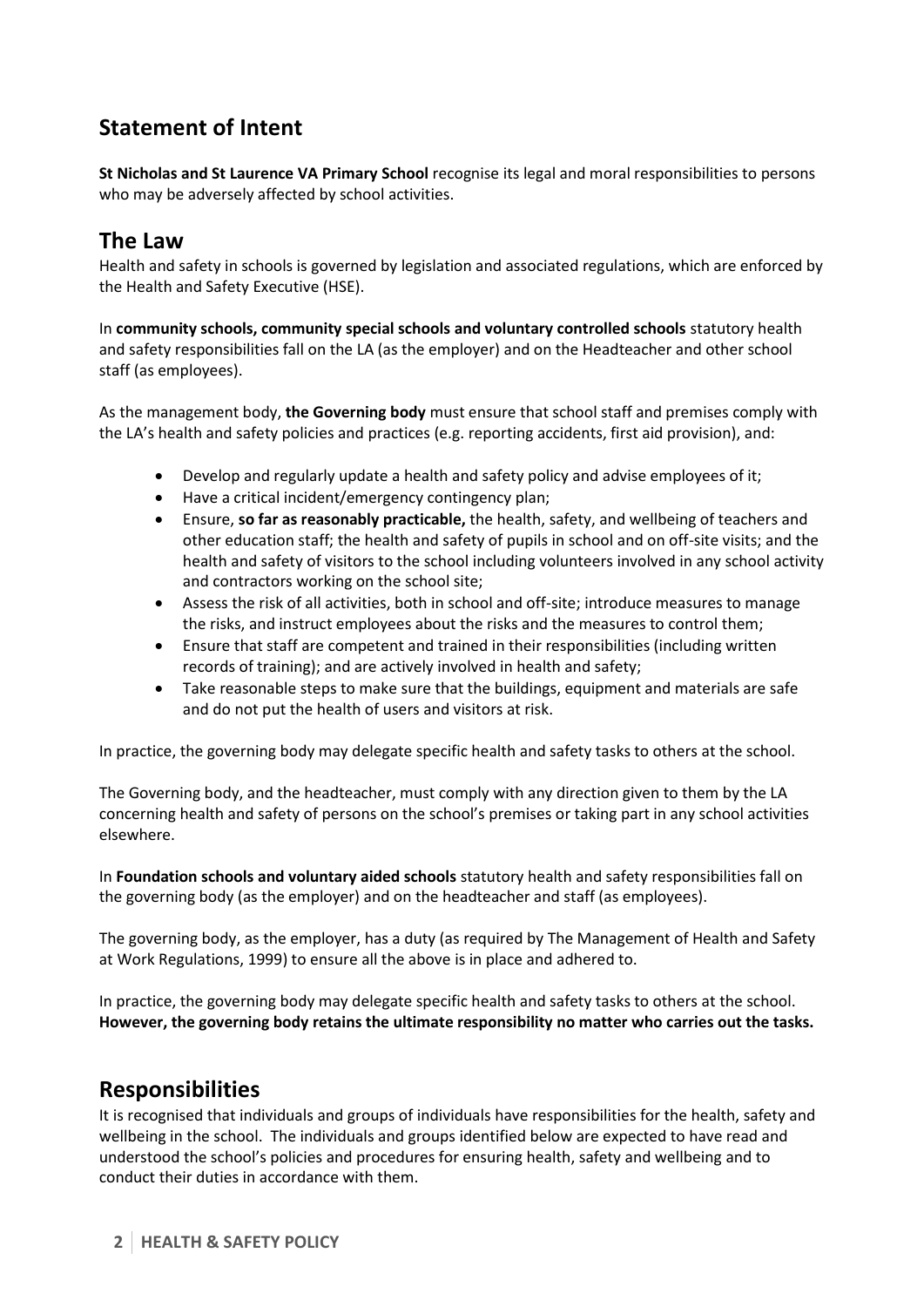### **Governors**

The governors are responsible for ensuring that mechanisms and procedures are in place for health, safety and wellbeing. The governors will receive regular reports to enable them, in collaboration with the headteacher, to prioritise resources for health, safety and wellbeing issues.

The governors have appointed a Health and Safety Governor to receive information, monitor the implementation of policies, procedures and decisions and feedback to the governing body on health, safety and wellbeing issues.

#### **The governors of: St Nicholas and St Laurence VA Primary School will:-**

- Provide as far as reasonably practicable a safe and healthy environment for all persons who work at, attend or visit the school.
- Ensure, as far as reasonably practicable, the health and safety of pupils, staff and volunteers on off-site visits and activities.
- Endorse and support the safety policies of Dorset County Council (DCC), and to assist the Council to discharge those responsibilities, which it holds as an employer.
- Seek improvement to working conditions according to priorities within existing resources.
- Recognise their responsibilities when they make available premises or equipment for hire, and will ensure that risks to the safety or health of hirers and other persons are adequately controlled as far as possible.
- Ensure that risk assessments are carried out within the school using DCC risk assessment policy and forms and to ensure the assessments are reviewed at least annually.
- Encourage informal meetings and ensure time is made available in staff meetings where health and safety issues can be raised.
- Ensure that staff can access training to ensure their competence for their task.
- Accept the duties they may hold as a client when they arrange for work through contractors or volunteers. Follow DCC guidance for the selection of competent contractors and **will** seek assistance from the schools Property Surveyor or DCC Property Management Division when necessary. Ensure that volunteers receive adequate instruction and supervision to work safely.
- Ensure all staff accidents, significant pupil accidents and third party accidents are reported to the County Health and Safety Team in accordance with the DCC accident reporting policy and procedure.
- Review on an annual basis, all accidents and incidents reported to identify trends.
- Consult with the school council and inform pupils of their responsibility for health and safety.
- Recognise the role of safety representatives appointed by recognised trade unions and cooperate with them so they may undertake their health and safety related functions, including reasonable paid time off for consultation, inspections and investigations.

#### **Headteacher**

The headteacher has responsibility for:-

- Day to day management of all health and safety matters in the school in accordance with the health and safety policy.
- Ensure regular workplace inspections are carried out.
- Headteacher and Finance and Business Manager will complete the inspection each term}.
- Submitting inspection reports to the governors.
- Ensuring action is taken on health, safety and wellbeing issues.
- Passing on information received on health and safety maters to appropriate people.
- Carrying out accident investigations.
- Chairing the schools health and safety committee.
- Identifying and facilitating staff training needs.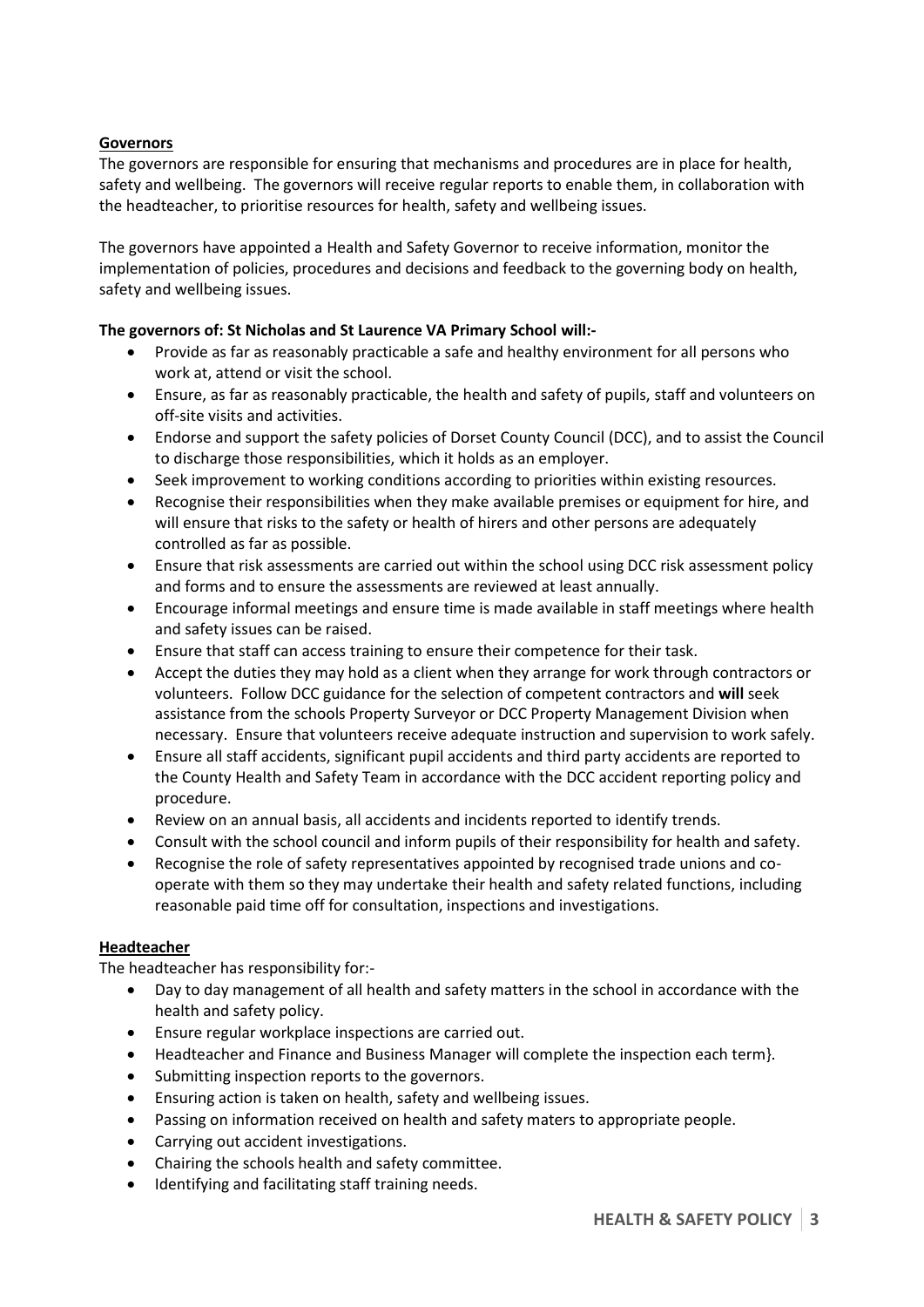- Liaising with governors and/or the LEA on policy issues and ay problems in implementing the health and safety policy.
- Co-operating with and providing necessary facilities for trade union safety representatives.
- Providing necessary facilities for all employees to be consulted on health and safety matters.
- Where contracts are negotiated directly between the school and the contractor, the headteacher is also expected to monitor purchasing and contracting procedures, to ensure that the employer's health and safety policy is complied with.

Admin officer / Finance and Business Manager are responsible for liaising with contractors undertaking major works and for ensuring that the risk due to having contractors on site is monitored and controlled.

Admin officer/ Finance and Business Manager are appointed with the authority of the headteacher to request action from the contractor where conditions are considered to be unsafe.

Whilst the responsibility for the above cannot be delegated, the function of carrying out these tasks can be delegated to other members of staff.

#### **Staff with special responsibility**

The following staff have special responsibility: Finance and Business Manager, Caretaker, Cleaner in Charge/ Assistant Heads

These job holders will be responsible for:

- The local arrangements to ensure the effective control of risks within the specific areas under their control.
- The local arrangements for the purchase, inspection and maintenance of equipment and its specification.
- The coordination of the schools health and safety policy in their own department or area of work, directly responsible to the headteacher for the application of the health and safety procedures and arrangements.
- Establishing and maintaining safe working practices including arrangements for ensuring, as far as is reasonably practicable, the absence of risks to health and safety in connection with the use, handling, storage and transport of articles and substances, e.g. chemicals, hot water, sharp tools and machinery.
- Resolving health, safety and wellbeing problems referred to them by members of their staff or referring to the headteacher or line manager any problems they are unable to resolve within the resources available to them.
- Ensuring that risk assessments are carried out when necessary and reviewed, and on a regular basis within the overall programme for the school, on the activities and equipment for which they are responsible.
- Ensuring, as far as reasonably practicable, that sufficient information, instruction, training and supervision is provided to enable employees and pupils to avoid hazards and to contribute positively to their own health and safety.
- Obtain relevant advice and guidance on health and safety matters.

# **Employees**

All DCC employees are directly responsible for:

- Taking reasonable care for the health safety of themselves and of other people who may be affected by their acts and / or omissions.
- Co-operating fully with their manager or responsible person on all matters relating to their health and safety at work.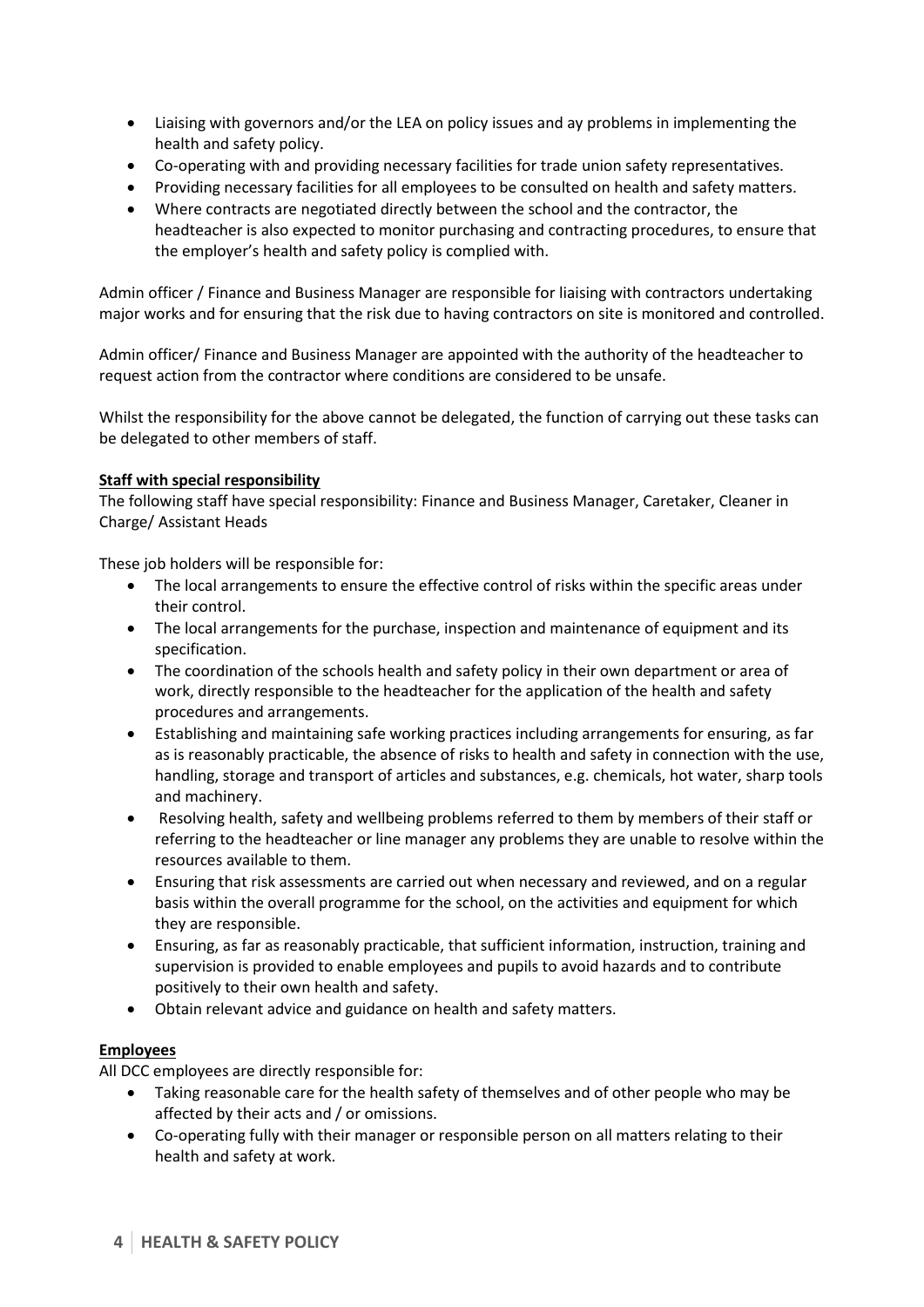- Not recklessly or intentionally interfering with, or misusing any equipment, safety devices etc. that have been provided in the interest of health and safety.
- Reporting promptly, in the first instance to their manager or responsible person, any accidents, injury, significant near miss, incident of violence and aggression or cases of work–related ill health.
- Report to the relevant manager, any defects, hazard, damage or unsafe practices or other items that could give rise to an unsafe place of work or cause injury or ill-health to others. Any defective equipment should be labelled to ensure other employees cannot use the item.
- Wearing any protective clothing or equipment and using any safety devices that have been provided for their health and safety while at work.
- Observing safety rules, complying with codes of practice and health and safety policy and procedures, and adhering to safe working procedures at all times.
- Acquaint themselves with, and comply with, the procedure to follow in case of a fire or other emergency.
- Attending health and safety training as directed and undertaking their work activities in accordance with any health and safety training provided to them.

# **Volunteers**

Volunteers (such as parent helpers etc.) have a responsibility to act in accordance with the schools policies and procedures for health and safety and to report any incident or defective equipment to a member of staff immediately.

Volunteers are also expected to act only under the supervision of a qualified member of staff.

# **School health and safety representatives**

Safety representatives are appointed by recognised Trade Unions.

\*\* At present there are no safety representatives.

Under the requirements of the Safety Committee and Safety Representative Regulations 1977, where safety representatives are appointed they will be given adequate time and facilities to fulfil their functions.

# **Contractors**

All contractors under school control will be appropriately selected and competent in terms of health and safety.

- Contractors must be made aware of and abide by the schools health and safety policy and not endanger pupils, staff or other visitors to the site.
- Headteacher/ Finance and Business Manager and Admin officer will be responsible for the coordination of the contractors' activities on site.
- The headteacher must ensure that any temporary rules, such as exclusion from parts of the premises, are known to all staff, pupils and visitors to the premises. This might be achieved by the posting of suitable notices by the headteacher, or by the contractor, in consultation with the headteacher. All contractors must report to the responsible person named above before any work takes place and prior to each working session. The responsible person should then inform the contractor of any conditions which may affect his safety and that of others.

# **Visitors and other users of the premises**

Where the facilities are shared, ensure that there are suitable and sufficient arrangements for communicating and co-ordinating health, safety and security policies and procedures with other occupiers, e.g. youth service, leisure centre, catering and cleaning contractors and outside staff based in schools.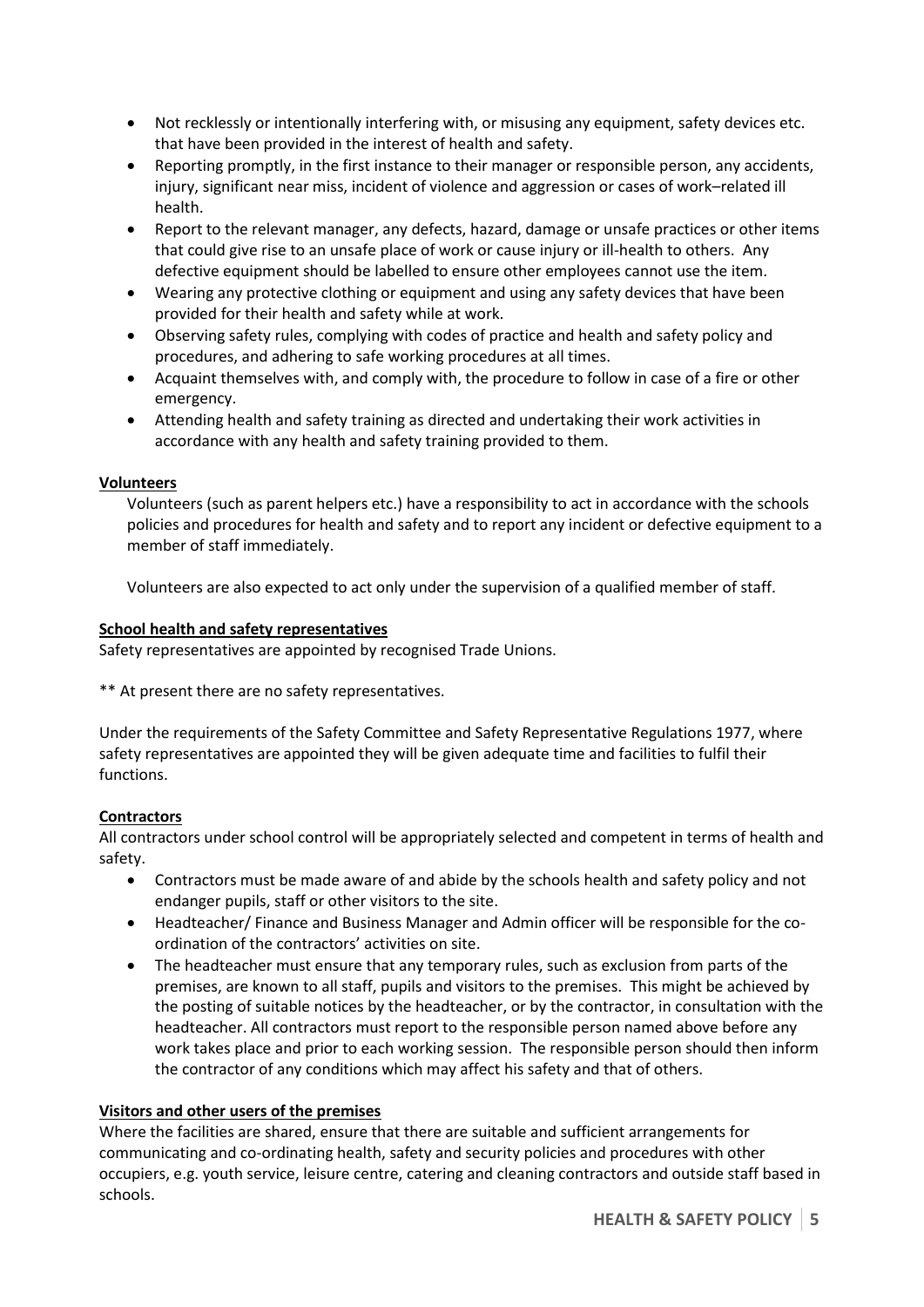- All visitors to the school must comply with the school and DCC health and safety policy and procedures.
- Headteachers must ensure that a suitable system is implemented whereby visitors are required to record their visit to the school – the School has installed Inventory and the time they leave. This should include all visitors to the school including Governors, Property Surveyor, Contractor's etc.
- Where applicable visitors will be required to wear a 'visitors' identification badge which will be supplied by the school – the sign in system prints photo ID badges.
- Where reasonably practicable, visitors will be accompanied at all times by a responsible employee.
- Should a fire / emergency occur or the fire alarm is activated whilst visitors are on the schools premises, the person who is accompanying the visitor will take him / her to the fire assembly point.
- Should an incident / accident occur involving a visitor it must be reported using DCC accident reporting policy and procedure and form and sent to the County Health and Safety Team. An investigation must be undertaken as soon as possible by the relevant responsible person.
- If the incident is of a serious nature or fatal the headteacher should contact the County Health and Safety Team immediately on 01305 225019.
- Persons hosting visitors including meeting arrangers must ensure:
	- 1. Visitors are alerted to the establishment fire procedures.
	- 2. Visitors adhere to the 'no smoking' policy.
	- 3. Visitors park their vehicles in such a way so as not to obstruct fire escape routes, roads, access or other vehicles.
	- 4. Visitors record time of arrival and departure on the Inventory electronic sign in.
	- 5. Visitors are provided with a printed photographic identity badge.
	- 6. Visitors are accompanied or authorised to enter the premises.
	- 7. Visitors remain within authorised areas and do not enter any restricted area unless permission is granted and the person is accompanied.
	- 8. Visitors do not take anything with them from the premises, or bring anything onto the premises that may create a hazard or risk unless authorised.
	- 9. Visitors report all accidents, incidents and near misses to the host.
	- 10. Visitors wear protective clothing that is supplied when necessary

# **Lettings**

The headteacher will ensure that the hirer of the premises, for any event, is aware of his / her obligations under health and safety legislation and the school and DCC health and safety policies where appropriate.

# **Pupils**

Pupils will be reminded that they are expected to:

- Exercise personal responsibility for the health and safety of themselves and others.
- Observe standards of dress consistent with safety and / or hygiene, as detailed within the appropriate curriculum safety guidelines.
- Observe all the health and safety rules of the school and, in particular, the instructions of staff given in an emergency.
- Use and not wilfully misuse, neglect or interfere with things provided for their health and safety.

All pupils and parents will be made aware of this section of the policy through the school website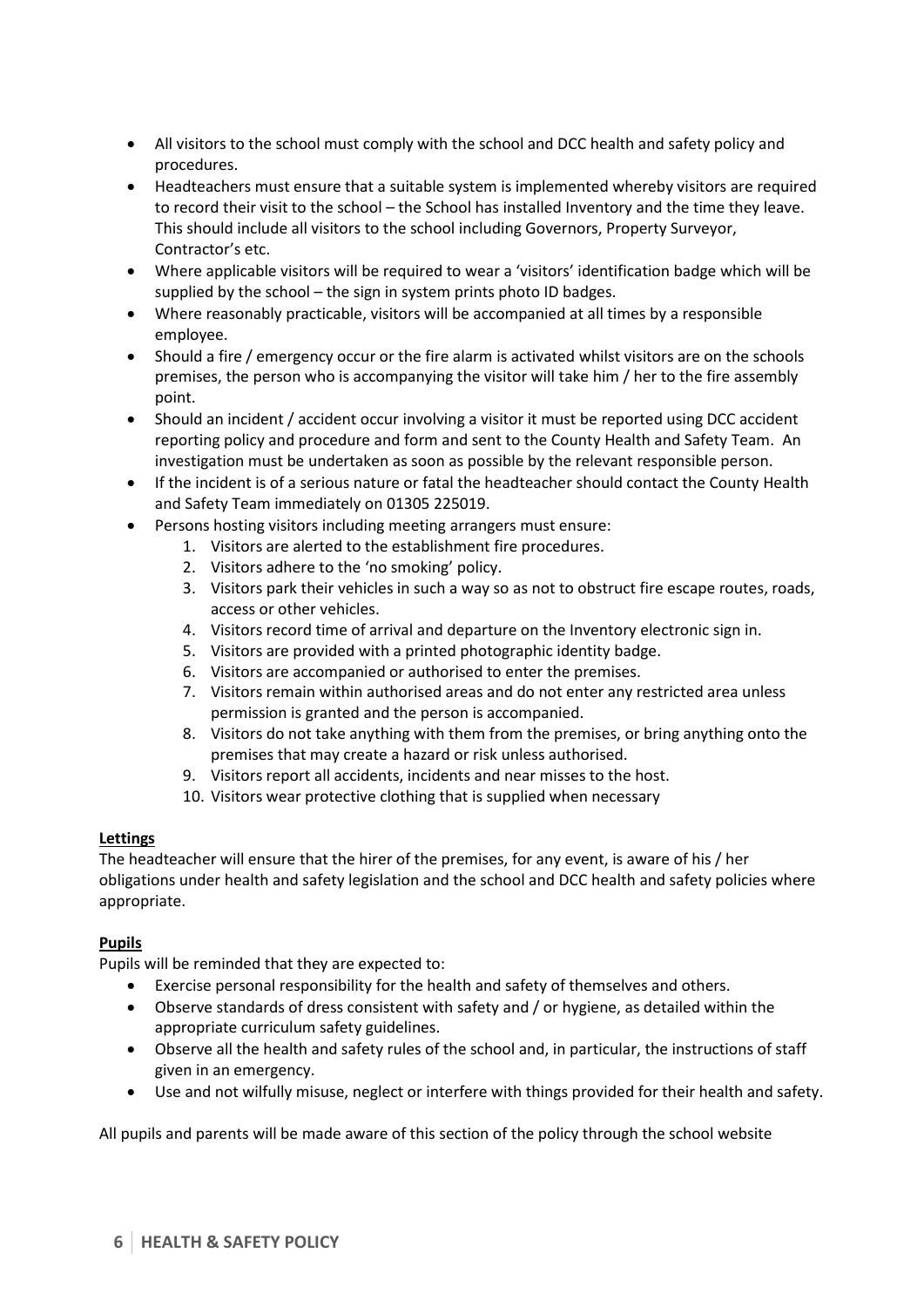# **Arrangements**

# **Monitoring and Inspection**

The school buys in to the Service Level Agreement for Health, Safety and Wellbeing. As part of this service the County Health and Safety Team conduct an audit or review of the schools health and safety systems. A copy of the latest audit is available in the admin office.

The school completes termly premises inspections in accordance with DCC guidance. A copy of the annual written report and termly reports to Governors available in the office.

# **First aid**

The school has assessed the need for first aid provision and ensures that the guidelines given within the latest DCC First Aid Code of Practice are complied with.

An up to date list of all first aiders is displayed in various locations around the school.

First aid kits are located at strategic points in the school and portable kits are available for lunchtimes, PE lessons and school trips and visits. The contents of the kits will be checked on a termly basis and the kit will be labelled with the date of checking and signature of the person who has checked the kit. For further information please see the schools First Aid Policy.

#### **Accident recording**

The school will record all accidents in accordance with DCC Accident reporting policy and procedure.

 Any accidents reportable to the HSE under the Reporting of Injuries, Diseases and Dangerous Occurrences Regulations 1995 (RIDDOR) will be completed by the County Health and Safety Team on the schools behalf.

#### **Administration of medicines**

The school follows DfES guidance on the dispensing of medicines within school. From Summer 2019 all medicines are checked by two members of staff.

For further details please see the schools administration of medicines policy.

#### **Off site visits**

The school follows DCC Children's Services Off Site Events and Adventurous Activities Policy. Further information can be found within this policy.

#### **Fire**

The school will ensure that a fire evacuation drill is completed at least once per term and record the date in the fire log.

The fire log will be kept up to date with entries for weekly fire alarm checks and fire door checks, monthly emergency lighting checks and fire extinguisher checks and any contractor visits or false alarms.

Arrangements are in place for evacuating disabled people (a personal emergency evacuation plan PEEP).

The headteacher/governing body will ensure a fire risk assessment is completed and updated at least annually or more frequently if there is a significant change to the building.

All staff are responsible for ensuring that pupils and visitors evacuate in an orderly and timely fashion in the event of the alarm sounding.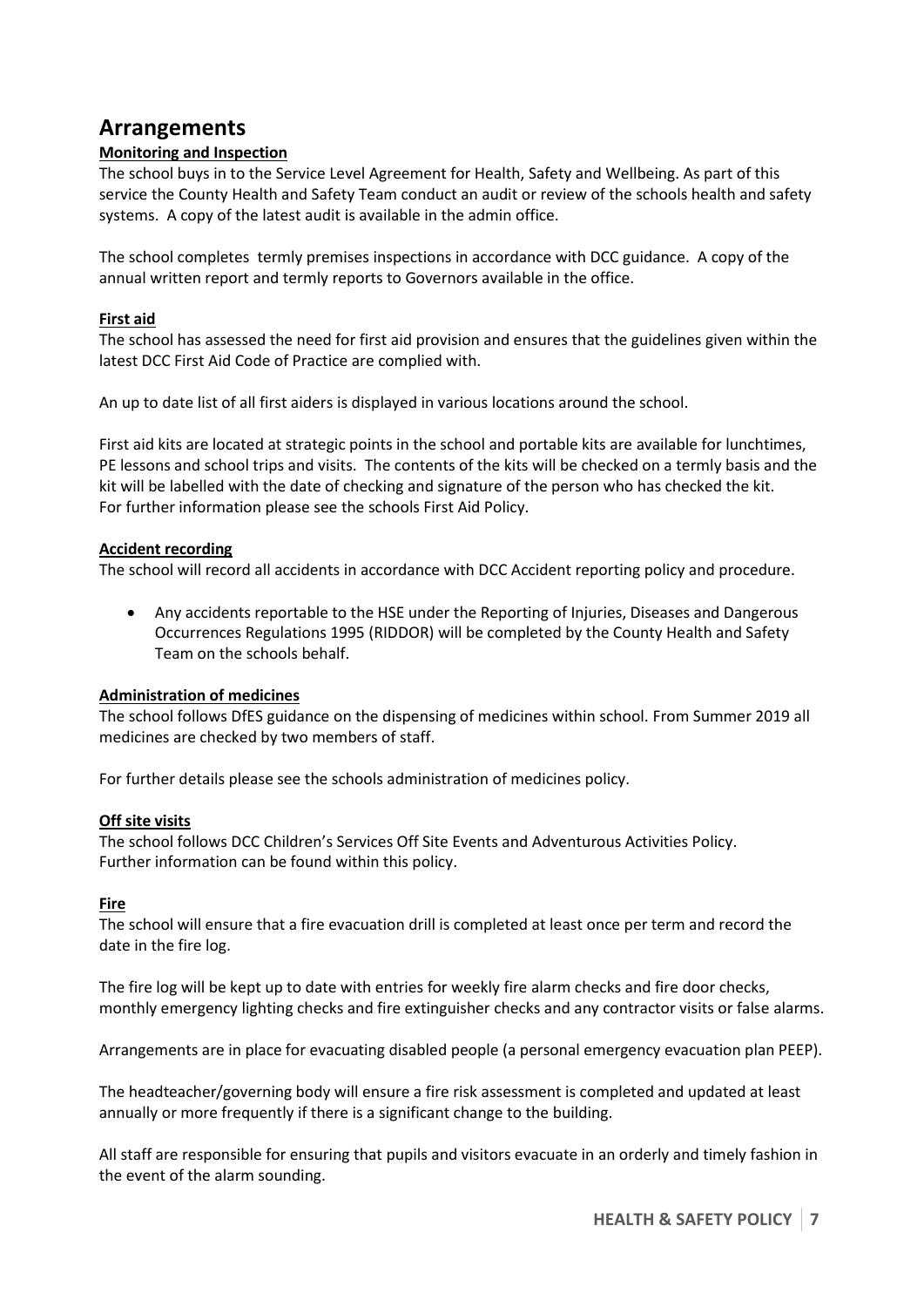All staff are responsible for ensuring evacuation routes and doors are kept clear at all times.

For further details please see the schools policy for fire.

#### **Electricity**

The school will undertake to inspect and test all portable appliances by a competent person on an at least two yearly basis with a written annual visual check in between the years of PAT test.

The competent person will produce an inventory of test which will be kept by {school to complete}.

All staff will visually inspect electrical equipment before use for obvious defects.

Defective equipment will not be used, will be labelled and reported as defective for replacement/repair.

The school will ensure that the fixed wiring inspections are completed on a 5 yearly basis by a competent contractor.

**Note:** If personal items of electrical equipment are required to be used in school then permission must be sought from the Headteacher and the equipment must have a current portable appliance test completed on it.

#### **Work equipment**

All work equipment will be purchased from a reputable supplier. Before purchase the following considerations must be given:

- The installation requirements
- The suitability for purpose
- The positioning and or storage of the equipment
- Maintenance requirements (contracts and repairs)
- Training and use of the equipment.

Staff must not use new items of work equipment unless appropriate training has been given. A risk assessment must be completed for the work equipment and staff using the equipment must have assess to and comply with the risk assessment.

All plant and equipment that require statutory inspection, testing and maintenance for example, steam boilers, pressure cookers, lifting equipment, local exhaust ventilation will be completed by a DCC approved contractor (if the school does not use an approved contractor they must ensure a competent contractor is used).

Any personal protective equipment (PPE) required for the use of the work equipment will be supplied free of charge by the school. All employees will be expected to wear the PPE when operating the equipment.

**Access equipment (kick-stools, ladders, tower scaffolds and mewps etc)** All access equipment must be purchased form a reputable supplier.

Before purchase the following considerations must be given:

- The installation requirements
- The suitability for purpose
- The positioning and or storage of the equipment
- Training and use of the equipment.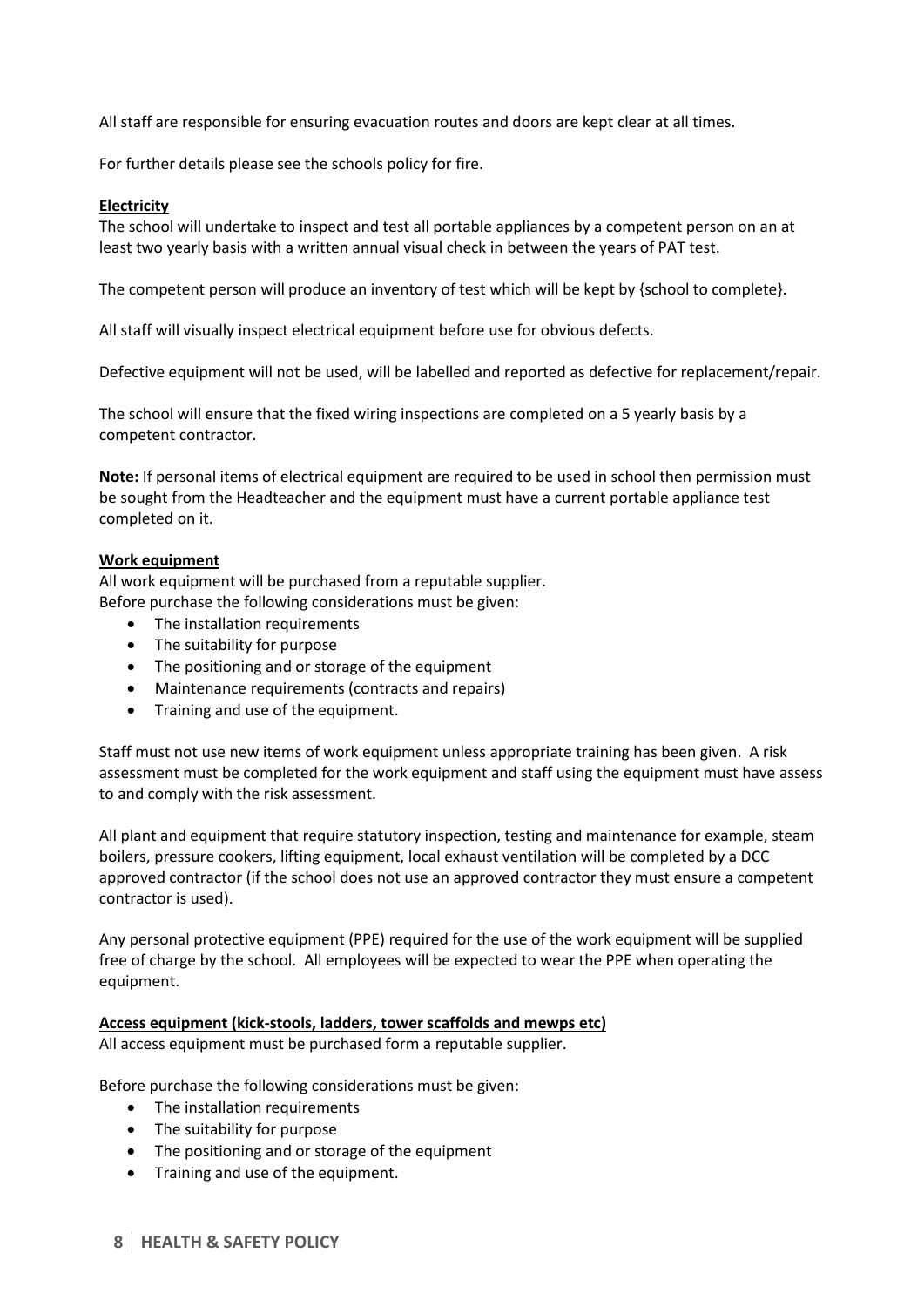Staff must not use access equipment unless appropriate training has been given. A risk assessment must be completed for the access equipment or task and staff using the equipment must have assess to and comply with the risk assessment.

The access equipment should be visually checked before each use. An inventory is required for all access equipment with a formal written 6 monthly check (tower scaffolds and mewps will require specialist and more frequent checks).

#### **Control of hazardous substances**

All substances that may be considered hazardous to health have been assessed (except in science – these are covered by CLEAPSS hazcards).

A copy of the health and safety data sheet and COSHH assessment will be available in the location of where the chemicals are used / stored.

Any person using these chemicals must ensure they have seen and follow the information given on the COSHH assessment (including the wearing of any identified PPE).

Staff must not bring any hazardous chemical onto the school site unless prior permission has been sought and a COSHH assessment has been completed.

#### **Asbestos**

There is no asbestos within the school.

#### **Legionella**

The school has a legionella survey which is located in the office. Denise English is responsible for ensuring that any monthly temperature checks are completed and the weekly flushing records are completed. Further information of legionella can be obtained from Jason Greatbanks 01305221908

#### **Violence**

The school follows DCC policy and guidance for violence at work. For further information please refer to the DCC Violence at Work Policy (schools).

All incidents of verbal and physical abuse will be recorded on the accident / incident report form and sent to the County Health and Safety Team.

#### **Manual Handling**

The school complies with the DCC Manual Handling Policy and Procedure and completes risk assessments on any significant manual handling tasks. Employees who complete manual handling tasks will have suitable and sufficient training. For further information please refer to the DCC Manual Handling Policy.

#### **Lone working**

The school complies with the DCC Lone Working Policy and completes risk assessments for any lone working scenario. For further information please refer to the DCC Lone Working Policy.

#### **Risk assessments**

Risk assessments are completed for any significant risks in accordance with the DCC Risk Assessment policy. These risk assessments are working documents and must be viewed by staff carrying out the activity and updated/reviewed on an at least annual basis or whenever there is a significant change to